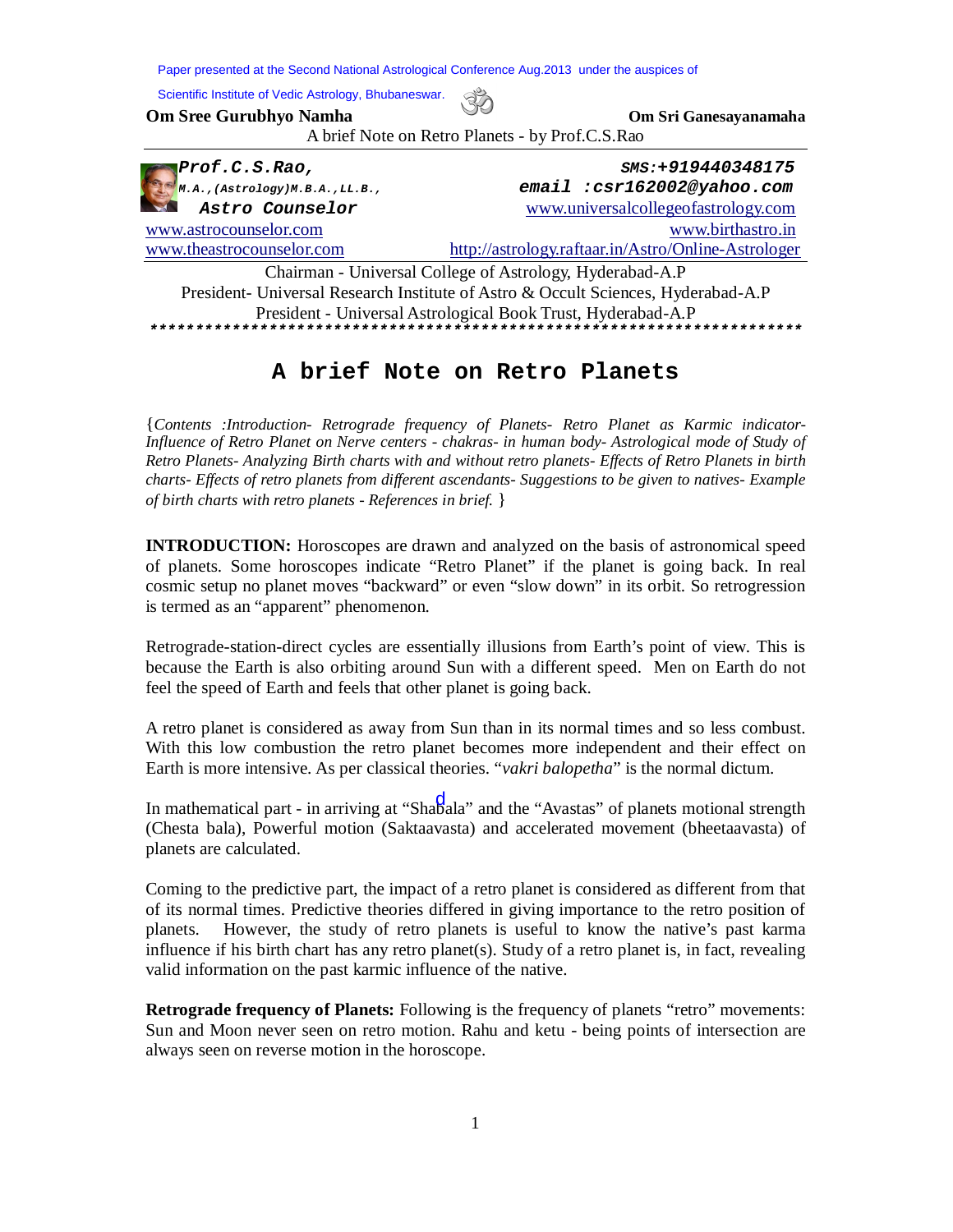| A brief Note on Retro Planets - by Prof.C.S.Rao |
|-------------------------------------------------|
|-------------------------------------------------|

| <b>Planet</b>  | Frequency          | <b>Duration</b><br>of retro<br>movement | Approximately<br><b>Stationed</b><br>before and | <b>Distance from Sun</b><br>(degrees) |                 | <b>Effects</b>               |
|----------------|--------------------|-----------------------------------------|-------------------------------------------------|---------------------------------------|-----------------|------------------------------|
|                |                    |                                         | after for                                       | Retrograde                            | <b>Direct</b>   |                              |
|                | Once in 2          |                                         |                                                 |                                       | $130^\circ$     | Angry-Poverty -              |
| <b>Mars</b>    | years              | 80 days                                 | 3 or 4 days                                     | $226^{\circ}$ appx.                   | appx.           | accidents                    |
|                |                    |                                         |                                                 |                                       | $17^{\circ}$ to |                              |
|                | Thrice in a        |                                         |                                                 | $14^{\circ}$ to $20^{\circ}$          | $20^{\circ}$    | Changes the                  |
| <b>Mercury</b> | year               | 24 days                                 | 1 day                                           | appx.                                 | appx            | mode of thinking             |
| <b>Jupiter</b> | Once in a<br>year  | 120 days                                | 5 days                                          | $245^\circ$                           | $115^\circ$     | Misfortune;                  |
| <b>Venus</b>   | Once in 2<br>years | 42 days                                 | 2 days                                          | $29^\circ$                            | $29^0$          | Separation in<br>family life |
| <b>Saturn</b>  | Once in a<br>year  | 140 days                                | 5 days                                          | $251^{\circ}$                         | $109^{\circ}$   | <b>Misunderstandings</b>     |

**Retro Planet - A Karmic indicator:** Study of retrograde planets as a KARMIC indicator is based on its influence on native's body and consciousness. Human body is composed of five elements (pancha bhutas). Native's consciousness is developed through the nerve centers i.e, Chakras (nerve centers) and on body's sense organs (Jnanendriyas and Karmendriyas). Sahsrara and Ajna chakras are under the influence of Sun and Moon. Other chakras are under the influence of other five planets as detailed below.

**Retro Planet influence on Chakras-**Retrograde Planets influence the primary structure of the human consciousness and its relationship with its human life. By blocking the CHAKRAS and complicating the Pancha bhutas, they create disconnection and imbalances, inability to control the senses. An individual has to understand their retrograde planets and nurture them to bring back to harmony. The following is an indication of the Planets and their connection to chakras and elements.

| <b>Planet</b>  | Tatwas ;<br>Elements:<br>Indriya. | <b>Chakra Blocked by retro</b><br><b>Planet</b>       | When the Planet is Retrograde                                                                                                                                                                   |  |  |
|----------------|-----------------------------------|-------------------------------------------------------|-------------------------------------------------------------------------------------------------------------------------------------------------------------------------------------------------|--|--|
| <b>Mars</b>    | Tejas-Fire                        |                                                       | <b>Retro Mars</b> - blocks the way and                                                                                                                                                          |  |  |
| <b>Mars</b>    | Sight; Eyes;<br>Feet and<br>Legs  | Manipura-deals<br>with balance, vision and<br>energy. | creates problems in a subtle way.<br>gets skewed or twisted.<br>Logic<br>Unethical but very powerful. Native<br>do not understand their own power<br>and do not know how to use it<br>properly. |  |  |
| <b>Mercury</b> | Prithvi-Earth                     | <b>Mulaadhaara Chakra -</b>                           | Retro Mercury - Talking too much or                                                                                                                                                             |  |  |
|                | Smell; Nose;<br>Anus              | is blocked - Make native<br>impractical and unstable. | No talking at all. If retro Mercury is<br>also combust - Native is unsure of<br>using his Mercury qualities.                                                                                    |  |  |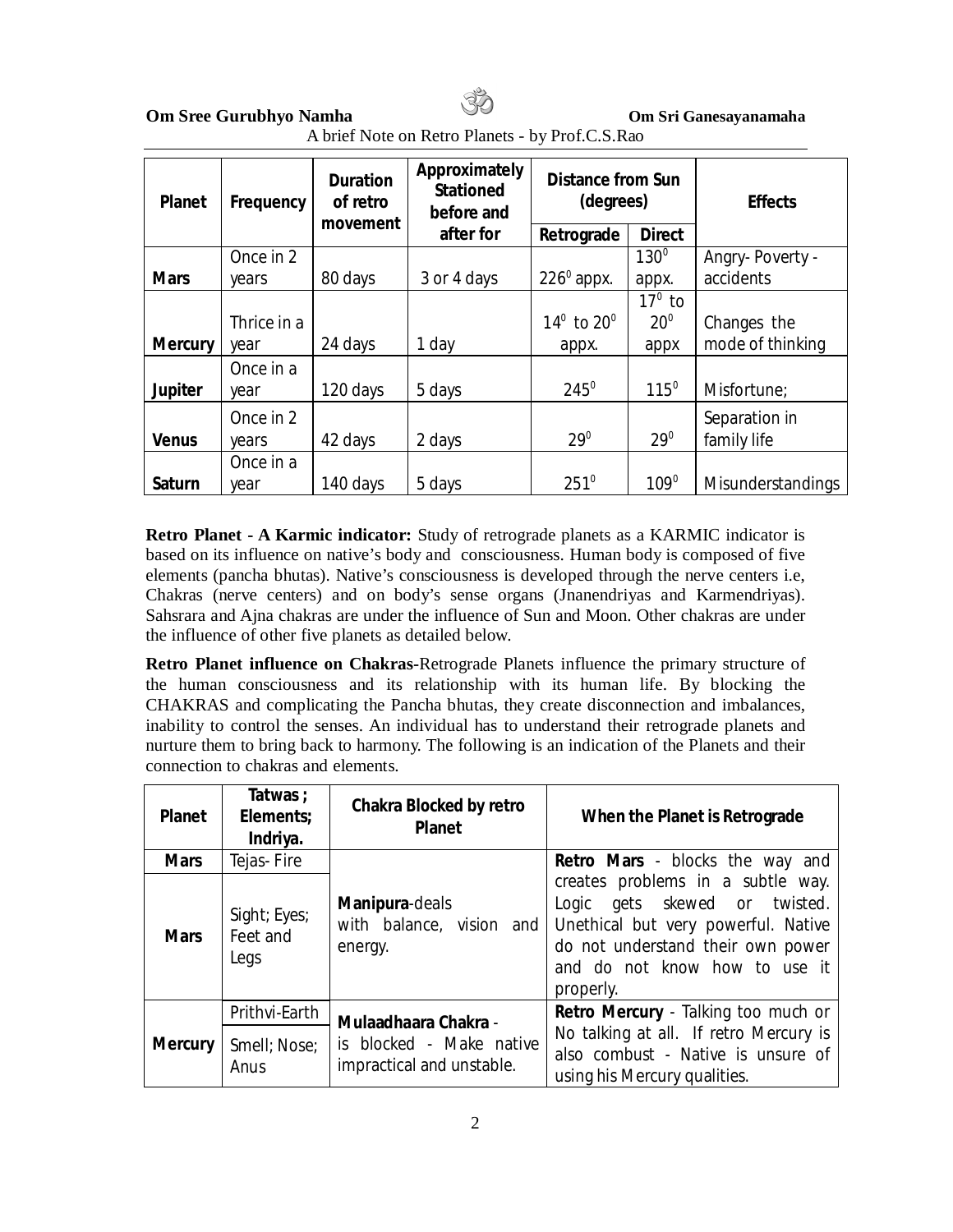A brief Note on Retro Planets - by Prof.C.S.Rao

| <b>Jupiter</b> | Aakash -<br>Ether<br>Hearing; Ear;<br>Mouth<br>(Speech) | Visudha -- deals with<br>knowledge, Wisdom, ability<br>to purify poisons, repel<br>When<br>negative forces.<br>blocked the poisons of the<br>mind do not get right filter. | <b>Retro Jupiter-</b> spoils the Visudha<br>chakra (filter) leads to wrong choices.<br>Very knowledgeable but do not know<br>how to use their knowledge. They<br>have a different and unconventional<br>view point in understanding and<br>advising others. |
|----------------|---------------------------------------------------------|----------------------------------------------------------------------------------------------------------------------------------------------------------------------------|-------------------------------------------------------------------------------------------------------------------------------------------------------------------------------------------------------------------------------------------------------------|
| <b>Venus</b>   | Apas-Water<br>Taste,<br>Tongue;<br>Genitals             | Swadhishthana- deals with<br>emotions, taste, happiness<br>and peace.                                                                                                      | Retro Venus -May choose unusual<br>alliances- Do not know how to express<br>love and affection.                                                                                                                                                             |
| Saturn         | Vayu-air<br>Touch; Skin;<br><b>Hands</b>                | <b>Anahata Chakra</b> -teaches<br>dispassion and detachment<br>- when retro Saturn blocks<br>this chakra and native finds<br>difficult to detach.                          | <b>Retro Saturn</b> - Native does not know<br>when to stop working or do not work<br>at all.                                                                                                                                                                |

### **Astrological Study of retro planets revolves round the analysis of:**

Impact of transiting retrograde planets whenever make sensitive angles to the sensitive points in the natal chart. Sensitive points in the natal chart are 9 points of planets and 12 points of house cusps. This study is to be made in two ways i.e,

- (i) Natal charts with one or more retro planets;
- (ii) Natal chats with no retro planets; and
- (iii) Horary charts- (detailed study of horary charts not included in this article)

**Analysis of Birth Charts-** While analyzing a birth chart one must observe the following to know the impact of a transiting retro planet on natal positions of planets and house cusps.

- 1. Lordship and placement of any retro planet at birth and /or in its transit position.
- 2. One or more planet(s) in retro at birth and / or transit
- 3. Dasa / bhukti lords etc., while in retro motion.
- 4. Duration of retro planets in transit and its relation to the running dasa /bhukti lords.
- 5. Whether retro planet is a significator for the bhava results under study.
- 6. Whether a retro planet is cancelling any good yoga formed in birth chart -i.e., yoga bhanga e.g. Ruchika yoga is spoiled if Mars is retrograde.
- 7. Whether the retro planet is exalted / debilitated in natal or transiting positions
- 8. Connection of other planets with retro planet(s) at birth and/or in transit.
- 9. Duration of retro stagnant direct motion of the retro planet.
- 10. Is retro planet in the STAR of a direct / retro planet (in stellar astrology).
- 11. Is it Natal chart / question chart under study ( Retro motion is not considered in natal chart in K.P.System)

**Effects of retro planets in Natal Chart ::** Eminent authors have differed in their views. The actual results from a retro planet depend much on the strength and weakness of the natal chart. There is need to analyze birth chart with retro planets because of present day complex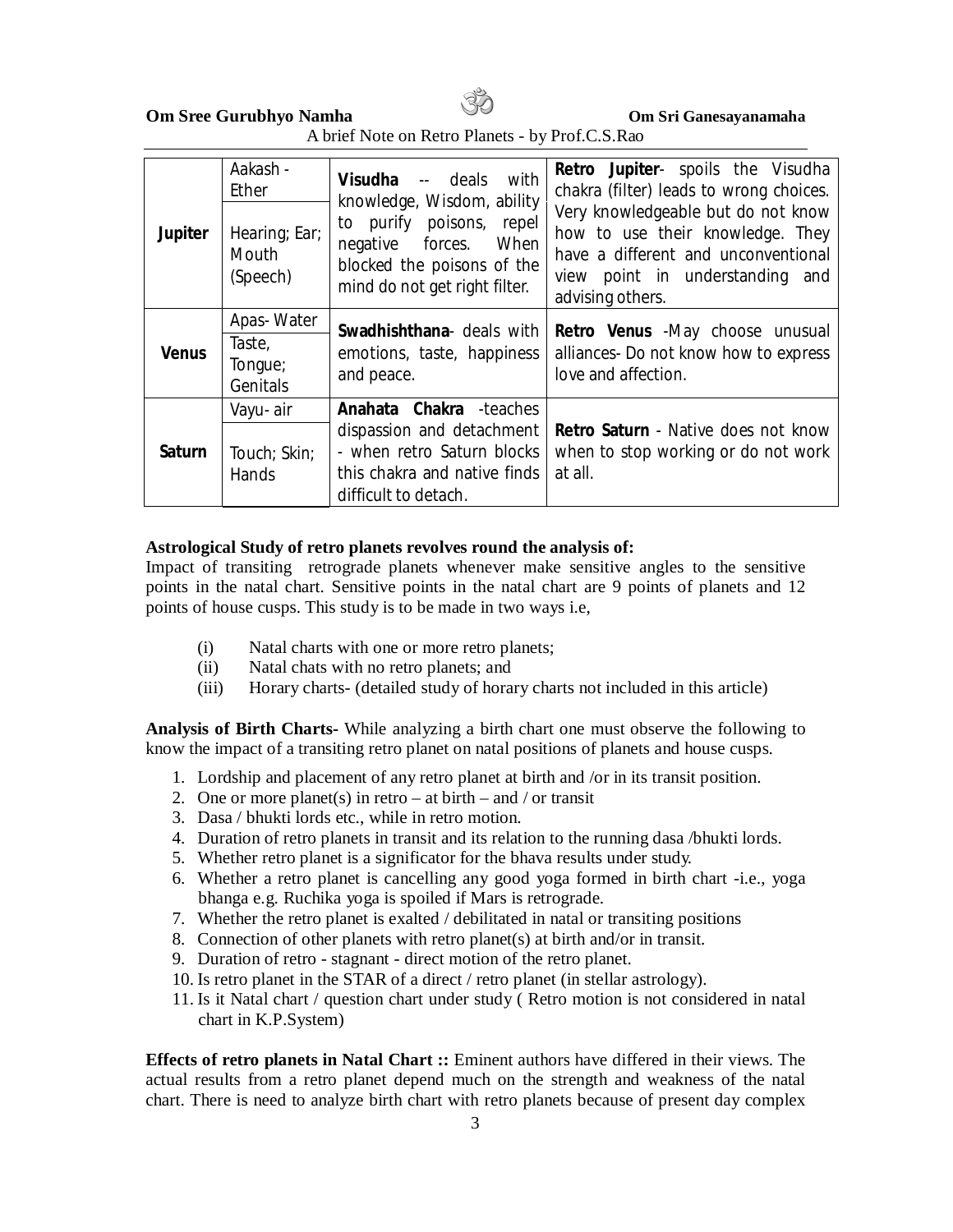and complicated life events. Following are some of the views of prominent authors on the effect of a retro planet in Natal Chart.

- i. Karkatwa of a retro planet works in an **adverse manner**.
- ii. Retro planet in birth chart indicate the **deficiency of that chakra** in the body and of that karakatwa at birth time.
- iii. Retro planet as a karmic planet indicates more about bad karma committed by the native in his previous life connected to that karakatwa. What happened exactly in previous life cannot be narrated –literally – but a retro planet **indicates the area of error(s)** basing on its karakatwa.
- iv. A debilitated planet if in retro motion gives **good results**
- v. An exalted planet if in retro motion give **difficulties in the dasa period of that retro planet.**
- vi. Retro planet exalted in Rasi and debilitated in Navamsa varga indication is GOOD result in the dasa periods of that planet.
- vii. Functional benefics if in retro motion give **GOOD results**
- viii. Functional malefic if in retro motion give **BAD results**
- ix. A retro planet during retro motion is likely to enter into previous sign even then such retro planet continue to give the result of the sign where it started retro motion. Jupiter is an exception to this. Jupiter gives the result of the sign where it is posited actually. For example: (1) Saturn started retro motion in libra and happen to enter Virgo during the period of retro motion - Saturn give the results of Libra sign while in Virgo also. (2) Jupiter starts retro in Gemini and happens to enter into Taurus. Jupiter gives the results of Gemini while in Gemini and of Taurus while in Taurus.

#### **Effects of Birth time Retro Planets on different Ascendants**

Any planet when it is retrograde that retro planet to which house it is vyayadhipati  $(12<sup>th</sup>$  lord) becomes powerless to spoil that house. e.g., for Aquarius lagna native Jupiter is  $2<sup>nd</sup>$  and  $11<sup>th</sup>$  lord and if Jupiter is retrograde and running its dasa the native enjoys the results of 3 and 12. This mean that Jupiter is retro Kumbha lagna native matters like change of place, change of job, sale of house etc., will take place. In short, when a planet is retrograde it gives the results of a bhava succeeding to the bhavas owned by that retro planet. This is indicated, for 12 lagnas, in the following table.

| <b>Native's</b>  | Retro planets effects on different Ascendants<br>(as per their Lordship) |                       |                       |                     |                      |  |
|------------------|--------------------------------------------------------------------------|-----------------------|-----------------------|---------------------|----------------------|--|
| <b>Ascendant</b> | <b>Mars</b><br>(R)                                                       | <b>Mercury</b><br>(R) | <b>Jupiter</b><br>(R) | <b>Venus</b><br>(R) | <b>Saturn</b><br>(R) |  |
| <b>Aries</b>     | $2-9$                                                                    | $4 - 7$               | $10-1$                | $3 - 8$             | $11 - 12$            |  |
| Taurus           | $1-9$                                                                    | $3-6$                 | $9-12$                | $2 - 7$             | $10-11$              |  |
| Gemini           | $2 - 7$                                                                  | $2 - 5$               | $8 - 11$              | $1-6$               | $9 - 10$             |  |
| Cancer           | $11-6$                                                                   | $1 - 4$               | $7-10$                | $12 - 5$            | $8-9$                |  |
| Leo              | $10-5$                                                                   | $12 - 3$              | $6-9$                 | $11 - 4$            | $7 - 8$              |  |
| Virgo            | 9-4                                                                      | $11 - 2$              | $5-8$                 | $10-3$              | $6 - 7$              |  |
| Libra            | 8-3                                                                      | $10-1$                | 4-7                   | $9-2$               | $5-6$                |  |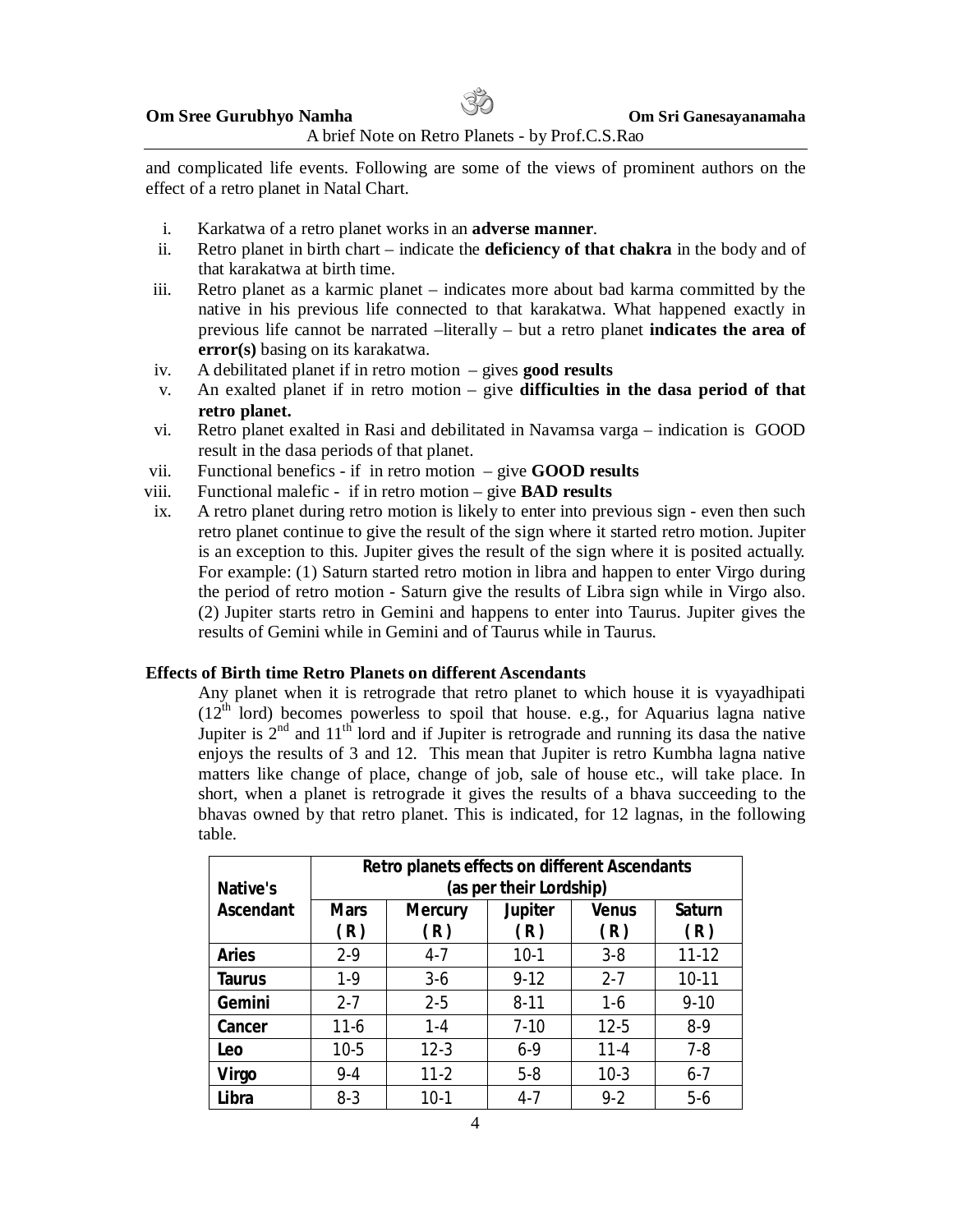| <b>Scorpio</b>      | $7-2$    | $9 - 12$ | $3-6$    | $8-1$    | 4-5      |
|---------------------|----------|----------|----------|----------|----------|
| <b>Saggittarius</b> | $6 - 1$  | $8 - 11$ | $2 - 5$  | $7-12$   | $3 - 4$  |
| Capricorn           | $5-12$   | $7 - 10$ | 1-4      | $6 - 11$ | $2 - 3$  |
| <b>Aquarius</b>     | $4 - 11$ | 6-9      | $12-3$   | $5-10$   | 1-2      |
| <b>Piseces</b>      | $3 - 10$ | $5-8$    | $2 - 11$ | $4-9$    | $1 - 12$ |

A brief Note on Retro Planets - by Prof.C.S.Rao

**Suggestions to be given to natives -** Following are the planet -wise general suggestions to be given- to any native by different astrologers to adjust to the times of a retrograde planet.

**1- When transit Mars is Retrograde -** To wait and plan for future- Avoid frustration-Do not resort to poor choices- maintain energy levels- control impulsive actions-avoid arguments.- Not to initiate new projects- accept compromises - review goals and methods adopted. - ensure proper health- avoid stress related matters- willingly adjustment to the situations

2-When transit **Mercury is Retrograde** - it is a chance to think of ways to improve life - to review and revise his life style- time to plan for changes in future- adjust himself and act on issues by giving new directions. -To know that adjustments made in retro periods will prevail throughout the year- To understand that things may go away from their regular way.- to avoid scope for misunderstandings, delays, disrupted negotiations, defective communications etc be alert to face any unforeseen changes, obstacles etc.,- To understand the impact in retro times on his mind, his thought process.

**3- When transit Jupiter is Retrograde** - verify any chance to gain a better perspective on life - examine the chances of gains by reviving old contacts -understand the scope for any useful journeys.- get ready to receive the results of past deeds- make all efforts to complete any job left in completed earlier - improve knowledge of about spiritual matters.

.

**4- When transit Venus is Retrograde -**verify the impact on love matters and values thereon. -think of development of personal life, and relationships-. to postpone marriage performance, if any, till the Venus turn direct.- to postpone any major financial decisions. - Not to start any new things till its direct motion. - the plans of beautifications, decorations fails - control the nature of doubting himself with any complexities.- watch and ward any critical direction of current relationships.- avoid to plan any major changes to himself or his house.- get ready to receive old friends that may come back.

**5-When transit Saturn is Retrograde** - Review and accomplish any pending commitments. learn to resist any tension due to delays and obstacles- avoid frustration by accepting things as they are.- take up issue based evaluation and openly decline unfavorable issues.- Not to begin a new venture without considering the completion of past commitments.- scan the surroundings and see how to change the current critical situations. - Not to get disappointed if things don't work out as per plans.- review and reorganize important life matters.

**Example Charts: Example (1) :** Natal Chart Female - 3 planets in retro motion and Venus is combust :: She set her own standards in the selection of a spouse for marriage. In spite of best efforts by parents she is struggling, for the last 4 or 5years, to finalize a life partner for marriage as per her standards. No employment due to poor performance in technical